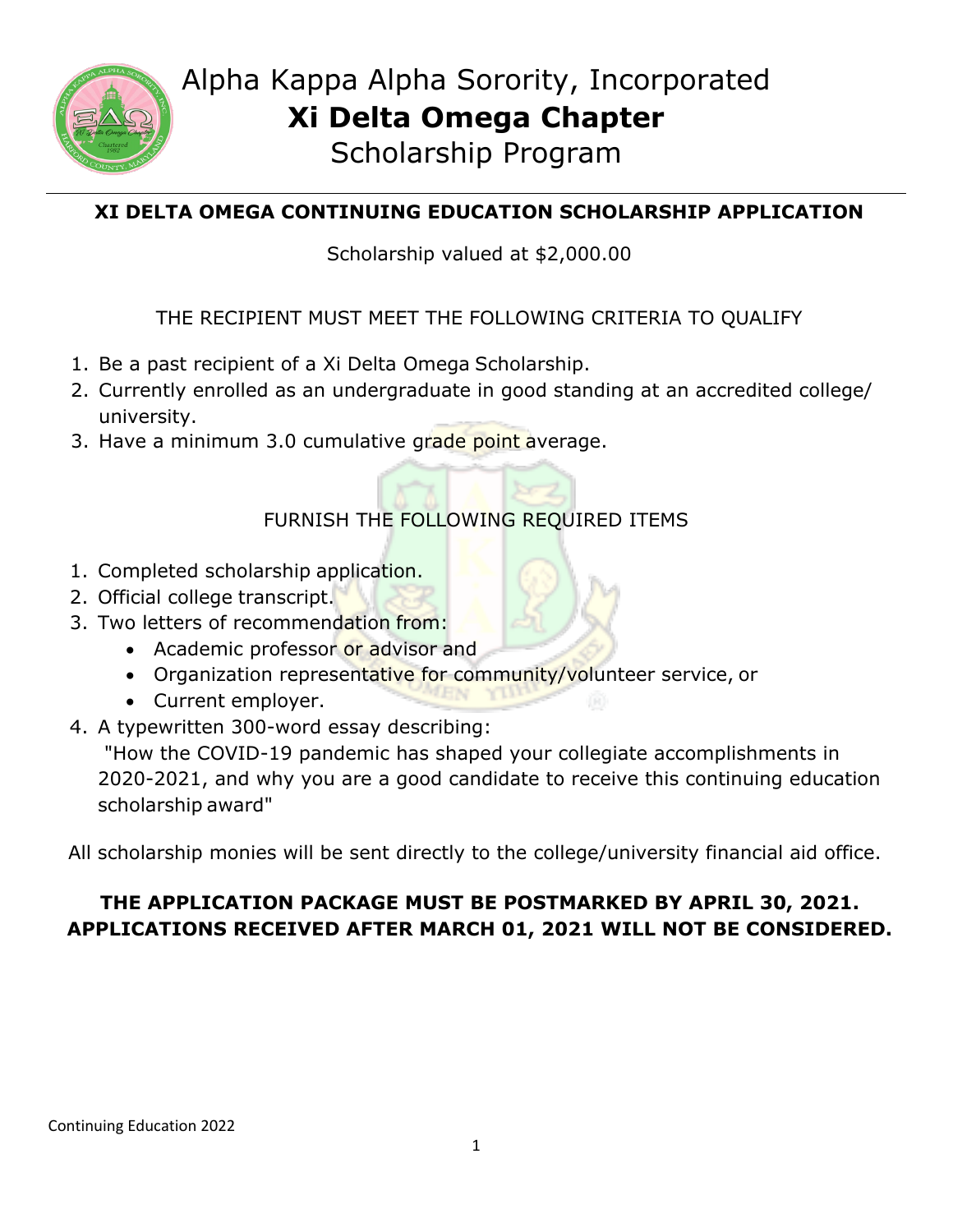

# Alpha Kappa Alpha Sorority, Incorporated® **Xi Delta Omega Chapter**

#### **XI DELTA OMEGA CONTINUING EDUCATION SCHOLARSHIP APPLICATION**

NAME:

| <b>HOME ADDRESS:</b>                     |      |                                           |  |  |
|------------------------------------------|------|-------------------------------------------|--|--|
| (Complete home/mailing address required) |      |                                           |  |  |
|                                          |      |                                           |  |  |
| <b>HOME PHONE:</b>                       |      | EMAIL:                                    |  |  |
| <b>CELL PHONE:</b>                       |      |                                           |  |  |
|                                          |      |                                           |  |  |
| $AGE$ :                                  | DOB: | <b>GENDER:</b><br>Female<br>Male          |  |  |
| ETHNICITY:                               |      | $YE\bar{S}$<br>U.S. Citizen:<br><b>NO</b> |  |  |
|                                          |      |                                           |  |  |
| NAME & ADDRESS OF COLLEGE:               |      |                                           |  |  |
| <b>CURRENT G.P.A.</b>                    |      | <b>CUMULATIVE G.P.A.</b>                  |  |  |
|                                          |      |                                           |  |  |
| MAJOR:                                   |      |                                           |  |  |
|                                          |      |                                           |  |  |

LIST TOP 4 COLLEGE ACTIVITIES AND HONORS RECEIVED DURING TENURE (Specify leadership roles and awards received). **Allen EN**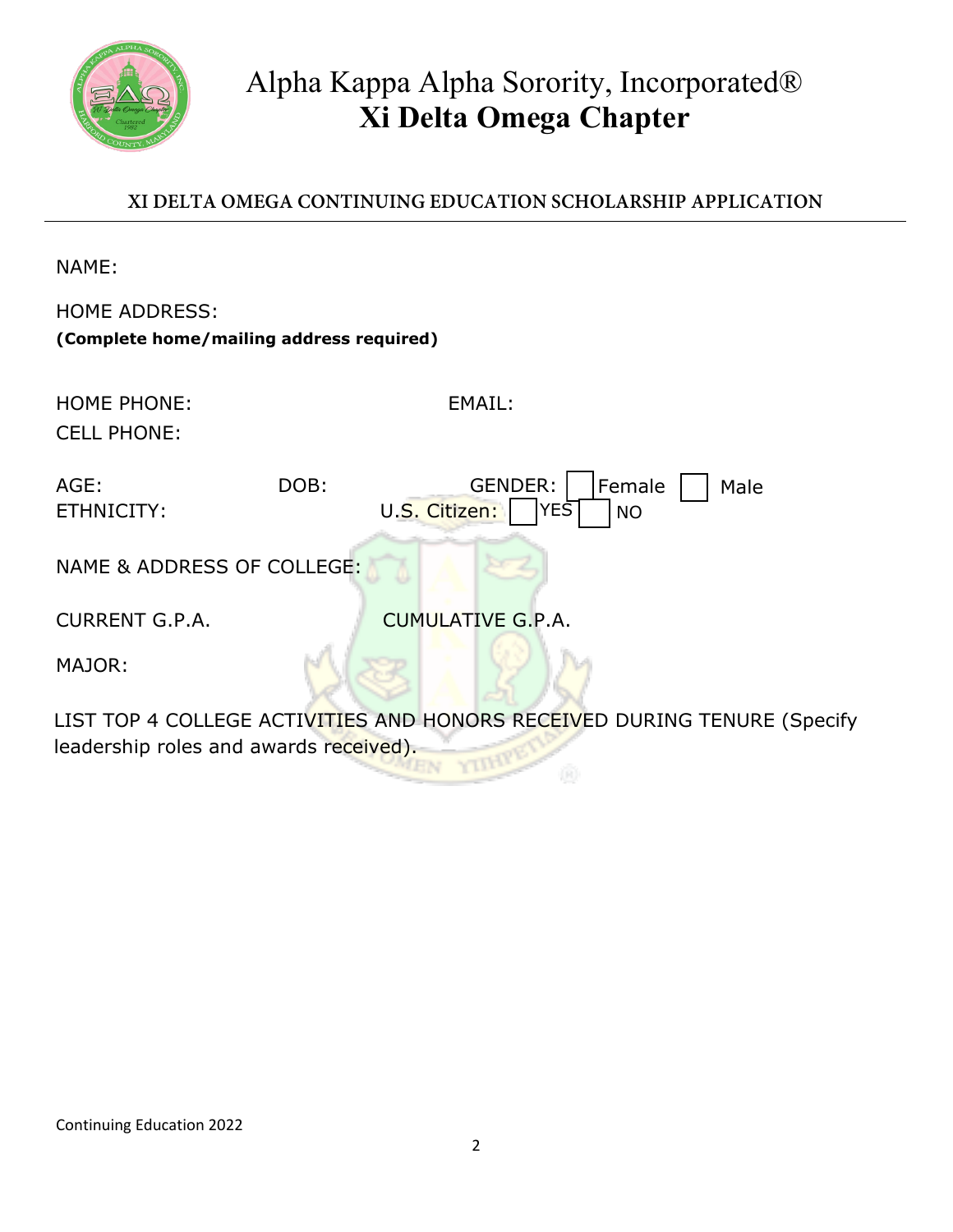

# Alpha Kappa Alpha Sorority, Incorporated® **Xi Delta Omega Chapter**

XI DELTA OMEGA CONTINUING EDUCATION SCHOLARSHIP - Page 2

NAME:

LIST COMMUNITY SERVICE ACTIVITIES WHICH YOU HAVE ACTIVELY BEEN INVOLVED WITHIN THE LAST 12 MONTHS (Specify leadership roles and awards received).



| ***Parent/Guardian Information*** (required) |       |           |  |
|----------------------------------------------|-------|-----------|--|
| Full Name:<br>Full Address:<br>Phone:        | (Day) | (Evening) |  |
|                                              |       |           |  |

THE APPLICATION PACKAGE **MUST BE POSTMARKED BY:** MARCH 01, 2022

Send complete application package to: Alpha Kappa Alpha Sorority, Inc. ATTN: Scholarship Committee P.O. Box 663 Havre de Grace, MD 21078

#### **\*Xi Delta Omega Chapter reserves the right to select final award recipients**

Continuing Education 2022